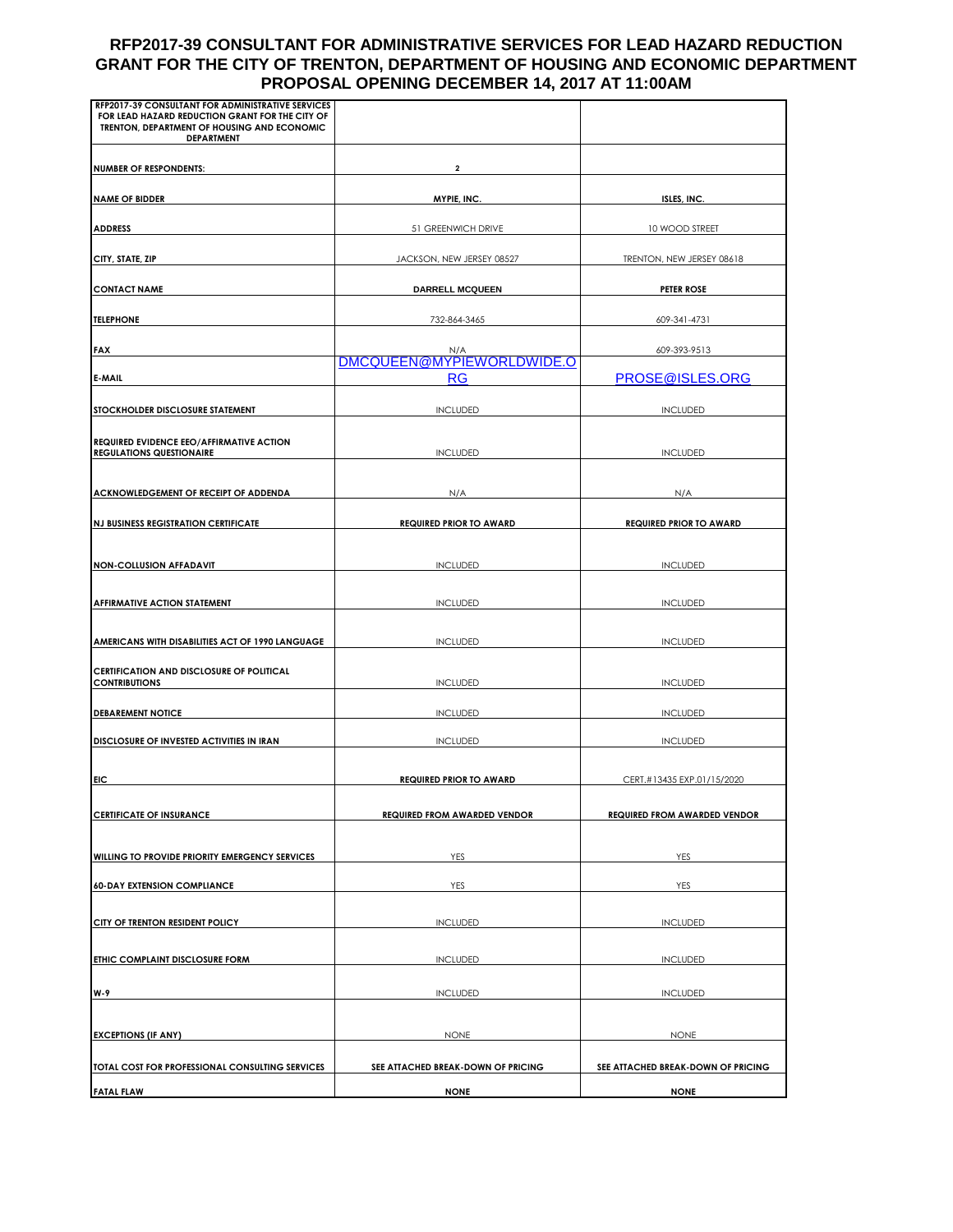| ice                                               |        |                          |        |              |                               |                          |  |
|---------------------------------------------------|--------|--------------------------|--------|--------------|-------------------------------|--------------------------|--|
| MyPIE Inc.                                        |        |                          |        |              |                               |                          |  |
| <b>Trenton Lead Partnership</b>                   |        |                          |        |              |                               |                          |  |
| <b>Consultant for Administrative Services for</b> |        |                          |        |              |                               |                          |  |
| Lead Hazard Grant Budget                          |        |                          |        |              |                               |                          |  |
| Prepared December 13, 2017                        |        |                          |        |              |                               |                          |  |
|                                                   |        |                          |        |              |                               |                          |  |
|                                                   |        | <b>MyPIE</b><br>unLOADED |        | <b>LHRDG</b> |                               | (Positive) /<br>Negative |  |
| Item                                              | Amount |                          | Amount |              | <b>Budgetary</b><br>Deviation |                          |  |
|                                                   |        |                          |        |              |                               |                          |  |
| Salaries and Fringes                              | \$     | 342,000                  | \$     | 363,051      | \$                            | (21,051)                 |  |
| Mileage                                           | \$     | 810                      | \$     | 810          | \$                            |                          |  |
| Consumable Supplies                               | \$     | 3,050                    | \$     | 3,050        | \$                            |                          |  |
| Professional Services (i.e. engineering, Legal)   | \$     | 1,450                    | \$     | 1,450        | \$                            |                          |  |
| Relocation Expenses for Families                  | \$     | 18,000                   | \$     | 14,400       | \$                            | 3,600                    |  |
| <b>Translation Services</b>                       | \$     | 950                      | \$     | 950          | \$                            |                          |  |
| Telephone/IT                                      | \$     | 5,000                    | \$     | 9,000        | \$                            | (4,000)                  |  |
| <b>Lead Training Events</b>                       | \$     | 24,000                   | \$     | 15,000       | \$                            | 9,000                    |  |
| <b>Lead Training Materials</b>                    | \$     | 3,000                    | \$     | 3,000        | \$                            |                          |  |
| <b>Indirect Costs</b>                             | \$     | 23,616                   | \$     | 23,616       | \$                            |                          |  |
| Total                                             | \$     | 421,876                  | \$     | 434,327      | \$                            | (12, 451)                |  |

### **Budgetary Deviation:**

The overall budget submitted by MyPIE unloaded has a positive budgetary deviation of \$12,451.

#### Salaries and Fringes

Our estimate for the Salaries and Fringes is lower than the proposed about list by \$21,051. We estimate we can accomplish the goals of the LHRDG utilizing \$342,000 of the Salaries and Fringes using the following personnel for the two-year period:

Inspectors - \$150,000 - to setup project plans/scope of work

Abatement Supervisors - \$100,000 - to manage and inspection 140 work sites

Marketing - \$40,000 - to obtain the 140 Homes for lead hazard removal and participants for the six (6) certification classes

Financial Coordinator - \$32,000 - to management payments and scheduling of projects

Assistant Coordinator - \$20,000 - assist Inspectors, Abatement Supervisors, and Financial Coordinator to fulfill the task of the Administrative Services.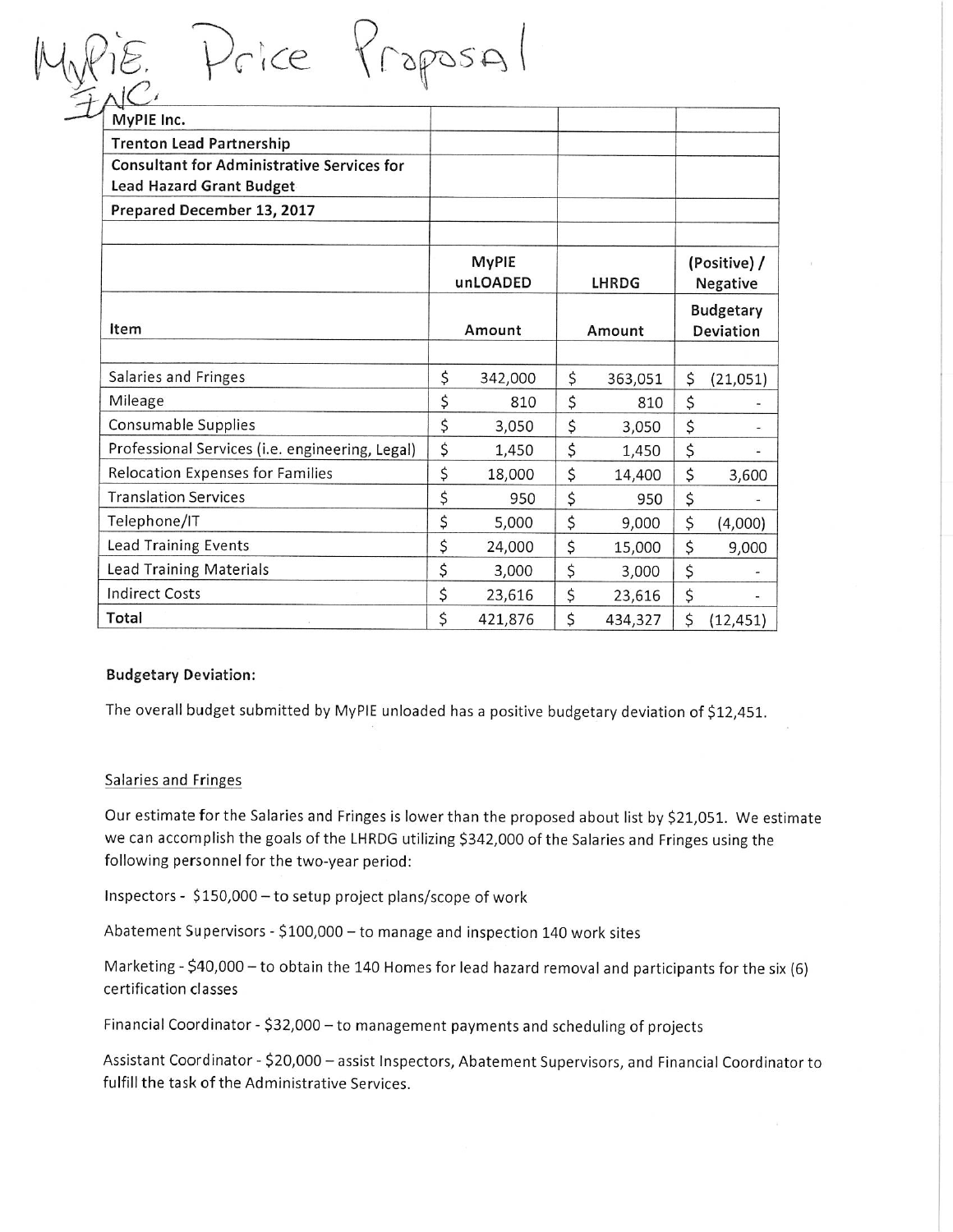#### Relocation Expenses for Families

Our estimate for the Relocation Expenses for Families is higher than the proposed about list by \$3,600. We estimate accomplishing the goals of the LHRDG will take \$18,000 for the two-year period:

We estimate that approximately half of the 140 homes that will need work will have to have the home owners move to temporary housing.

### Telephone/IT

Our estimate for the Telephone/IT is lower than the proposed about list by \$4,000. We estimate accomplishing the goals of the LHRDG will take \$5,000 for the two-year period:

We believe our Project Manager/Inspector can automate many of the processes needed to accomplish the goals.

#### **Lead Training Events**

Our estimate for the Lead Training Events is higher than the proposed about list by \$9,000. We estimate accomplishing the goals of the LHRDG will take \$24,000 for the two-year period:

We believe the we can implement a plan that trains as many as 180 Trenton Residents in the areas of Renovation/Repair/Painting (RRP) and Lead Risk Assessor categories during the term of the Trenton Lea Partnership.

 $\mathcal{L}^{\mathcal{L}}_{\mathbf{w}}$